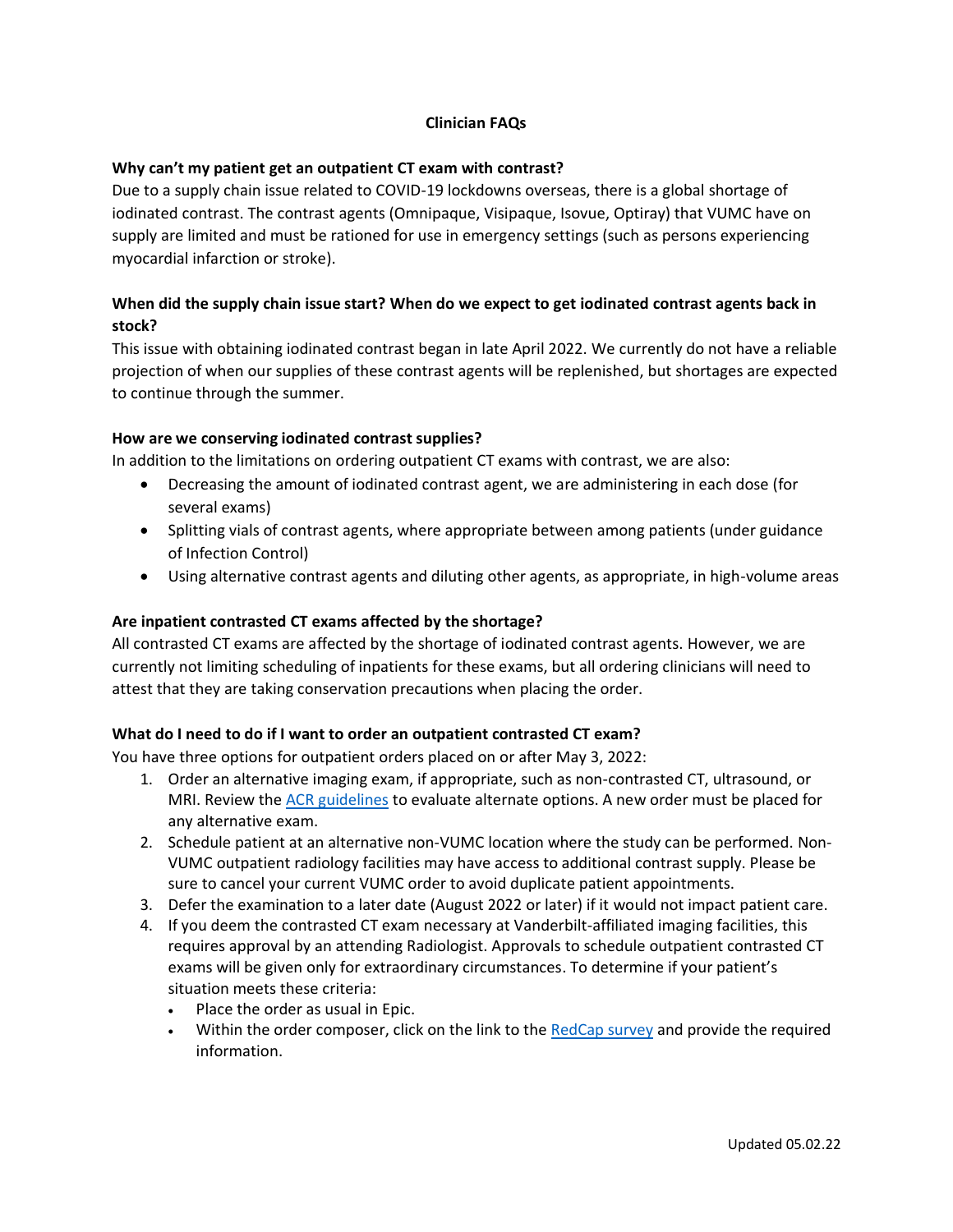- The complete[d RedCap survey](https://nam12.safelinks.protection.outlook.com/?url=https%3A%2F%2Fredcap.vanderbilt.edu%2Fsurveys%2F%3Fs%3DFKEHWXARRF38PKCW&data=05%7C01%7Cchad.fitzgerald%40vumc.org%7Caace176aad4742fb232e08da2c79f43a%7Cef57503014244ed8b83c12c533d879ab%7C0%7C0%7C637871199540816568%7CUnknown%7CTWFpbGZsb3d8eyJWIjoiMC4wLjAwMDAiLCJQIjoiV2luMzIiLCJBTiI6Ik1haWwiLCJXVCI6Mn0%3D%7C3000%7C%7C%7C&sdata=2wcWg6bCOE9oYXhDTSxdxcu93Radq3tUMYKiUDprBTE%3D&reserved=0) will trigger consultation by an attending Radiologist to determine the appropriateness of the contrasted exam. You will receive an Epic InBasket message or a phone call letting you know of next steps.
- If you need to speak immediately to an attending Radiologist or need the exam performed on the same day, page 615.831.4220.

### **What do I need to do if my patient is already scheduled for a contrasted CT?**

You will receive a list of patients with upcoming appointments for contrasted CT exams. For these patients with existing orders, you have three options:

- 1. Order an alternative non-CT examination, if appropriate, such as a non-contrasted CT, ultrasound, or MRI. Review th[e ACR guidelines](https://www.acr.org/Clinical-Resources/ACR-Appropriateness-Criteria) to evaluate alternate options. A new order must be placed for any alternative exam.
- 2. Reschedule at an alternative non-VUMC location where the study can be performed. Some non-Vanderbilt outpatient radiology facilities may have access to additional supply. Please be sure to cancel your current order to avoid duplicate patient appointments.
- 3. Defer the contrasted CT examination to August 2022 or later.

### **I need help determining what I should do for my patient. Is there someone that can help me?**

Yes, the Radiology team is available to answer questions or provide guidance, including the following:

- Navigating the [RedCap survey](https://nam12.safelinks.protection.outlook.com/?url=https%3A%2F%2Fredcap.vanderbilt.edu%2Fsurveys%2F%3Fs%3DFKEHWXARRF38PKCW&data=05%7C01%7Cchad.fitzgerald%40vumc.org%7Caace176aad4742fb232e08da2c79f43a%7Cef57503014244ed8b83c12c533d879ab%7C0%7C0%7C637871199540816568%7CUnknown%7CTWFpbGZsb3d8eyJWIjoiMC4wLjAwMDAiLCJQIjoiV2luMzIiLCJBTiI6Ik1haWwiLCJXVCI6Mn0%3D%7C3000%7C%7C%7C&sdata=2wcWg6bCOE9oYXhDTSxdxcu93Radq3tUMYKiUDprBTE%3D&reserved=0)
- Identifying alternative exams
- Triaging CT with contrast requests for extraordinary circumstances
- Providing more guidance on how to cancel/place new imaging orders
- Serving as a consultation service for you regarding difficult patient questions

This Radiology team is available via pager at 615.831.4220.

### **What happens if my patient needs a contrasted CT exam before August 2022?**

Beginning May 3, scheduling outpatient contrasted CT exams at Vanderbilt-affiliated imaging facilities requires approval by an attending Radiologist. Approvals for orders for outpatient contrasted CT exams will be given only for extraordinary circumstances. To determine if your patient's situation meets these criteria:

- Place the order as usual in Epic.
- Within the order composer, click on the link to the [RedCap survey](https://nam12.safelinks.protection.outlook.com/?url=https%3A%2F%2Fredcap.vanderbilt.edu%2Fsurveys%2F%3Fs%3DFKEHWXARRF38PKCW&data=05%7C01%7Cchad.fitzgerald%40vumc.org%7Caace176aad4742fb232e08da2c79f43a%7Cef57503014244ed8b83c12c533d879ab%7C0%7C0%7C637871199540816568%7CUnknown%7CTWFpbGZsb3d8eyJWIjoiMC4wLjAwMDAiLCJQIjoiV2luMzIiLCJBTiI6Ik1haWwiLCJXVCI6Mn0%3D%7C3000%7C%7C%7C&sdata=2wcWg6bCOE9oYXhDTSxdxcu93Radq3tUMYKiUDprBTE%3D&reserved=0) and provide the required information.
- The completed RedCap survey will trigger consultation by a Radiologist to determine the appropriateness of the contrasted exam. You may receive a phone call letting you know of next steps.
- If you need to speak immediately to an attending Radiologist or need the exam performed on the same day, page 615.831.4220.

### **When will patients be able to get their contrasted CT exams?**

We currently do not have a reliable projection of when our supplies of these contrast agents will be replenished. Patients who have an existing order for contrasted CT exams will be rescheduled with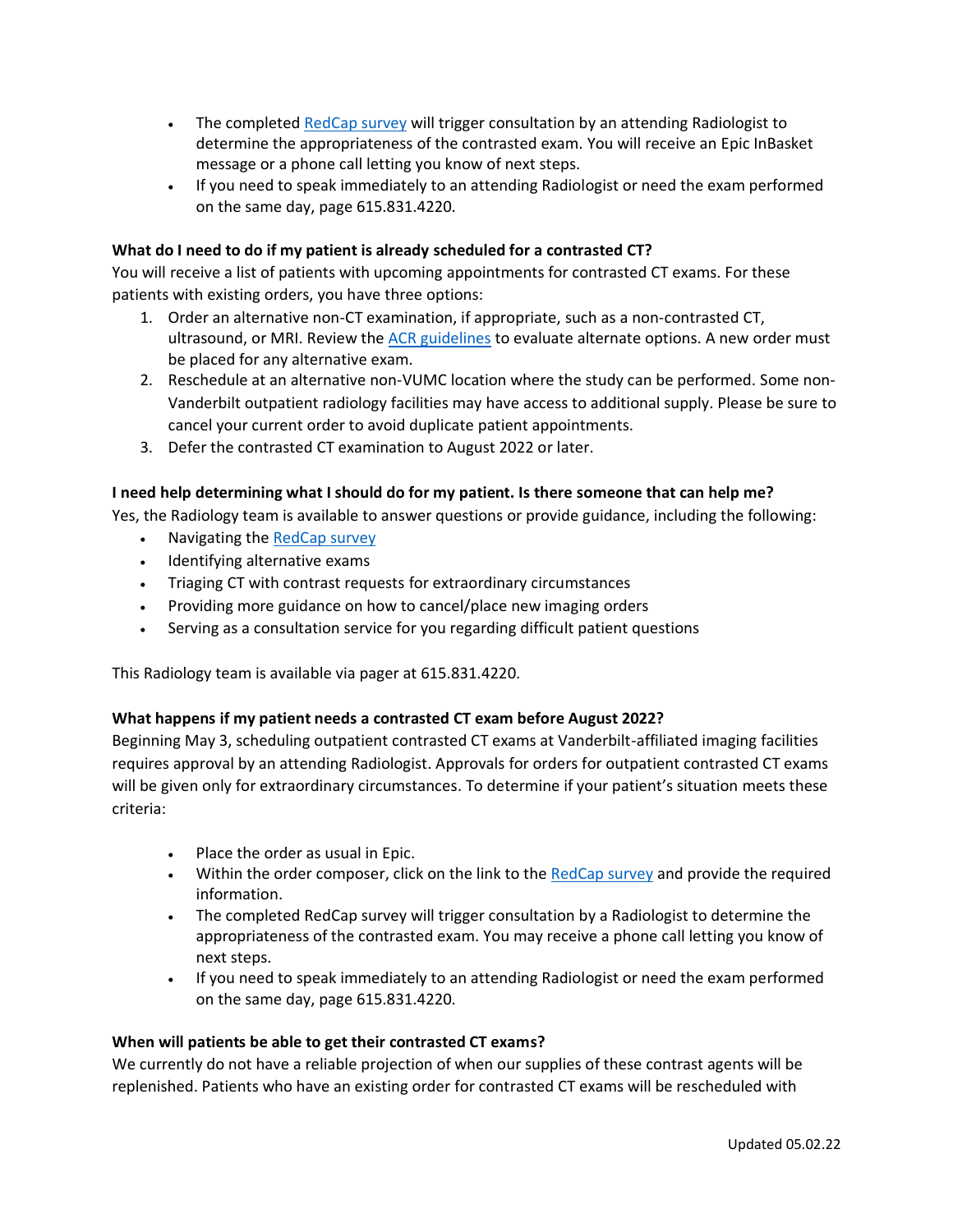appointments beginning in August 2022. If supplies are not available by that timeframe, we will reschedule them to a later date based on the data we have at that time.

# **Since Vanderbilt doesn't have iodinated contrast, can patients go somewhere else for a contrasted CT?**

Perhaps – the iodinated contrast supply chain issue is a global problem, with many other health systems and imaging centers experiencing similar contrast shortage problems as Vanderbilt. There may be some facilities that are still offering CT scans with contrast, but that can change on a day-to-day basis depending on the supply of contrast on hand that day.

### **What should I tell my patients if they choose to go somewhere else for their contrasted CT?**

The images from CT exams performed outside of the Vanderbilt system will not be available in our clinical systems for review. Please instruct the patient to request a CD of their images as well as a printout of the examination report from the alternate imaging site, as these items will assist their care here at Vanderbilt.

## **Can I just refer my patients to one of our regional hospital affiliates to receive their contrasted CT scan?**

Our regional hospitals (Bedford, Tullahoma, Wilson County) are experiencing the same contrast shortage as the downtown hospital. There may be opportunities for your patient to receive an MRI scan at our affiliate sites, if medically necessary and urgent. If your patient falls into the category of being close to or willing to travel to an affiliate location, and MRI is a viable alternative to their contrasted CT, please call Radiology at 615.831.4220 for further assistance in scheduling.

# **If my patients can wait until after August 2022 for their contrasted CT exams, how will they be rescheduled? Is there something I need to do?**

Vanderbilt scheduling staff will reschedule all patients with existing orders for contrasted CT exams who are scheduled before August 2022. You do not need to do anything. If your patients receive a contrasted CT exam from a non-Vanderbilt location, please cancel the order within Epic—otherwise, the patient will be rescheduled.

### **What explanation should I give to my patients explaining why their scans are being delayed?** The following statement should be sufficient:

*"We use a specific type of drug to help us better see and understand the images we take of your body. The supplies of this drug have been affected by supply chain issues related to COVID-19 lockdowns in China. We are working hard to get it back in stock. This means we must delay your scans for the time being. We will get you rescheduled as soon as possible."*

# **Are contrasted MRI exams affected by the shortage? Can I order an MRI as an alternate exam for my patient since it's a higher-powered exam?**

While the MRI contrast agent (gadolinium) is not currently impacted by the supply chain issues, we do not recommend ordering an MRI as an alternate exam unless medically necessary and urgent. Vanderbilt tries to reserve our MRI capacity for vulnerable, higher acuity patients. The Radiology team can help you determine a more appropriate exam for your patient's situations.